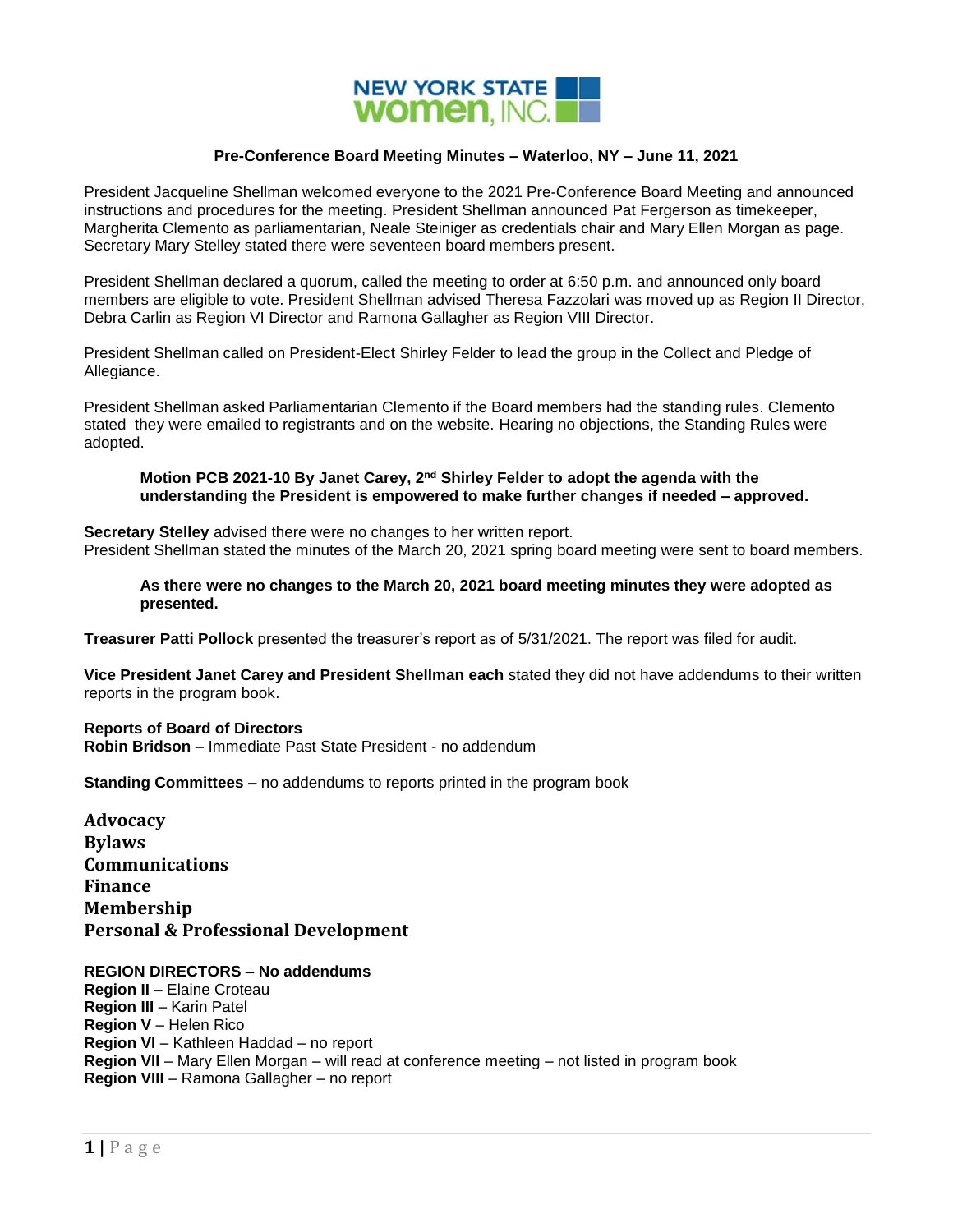

# **Pre-Conference Board Meeting Minutes – Waterloo, NY – June 11, 2021**

**Special Committees: Women's Day at the Fair – Pat Fergerson – no addendum**

**Status of Women – Elaine Croteau –** no addendum

**Strategic Plan – Patti Pollock** – no addendum

**Manual of Instructions – Neale Steiniger** – read the proposed changes to the Manual of Instructions.

**Motion PCB 2021-11 By Theresa Fazzolari, second by Mary Ellen Morgan that proposed amendments to MOI Section 4.01 CDO to change 'affiliated with' to "Groups we work with" – amended**

**Motion PCB 2021-12 By Linda Przepasniak, 2nd Sue Mager - approved**

# **Affiliated Groups we work with Section Number: 4.01 Title: NYS Career Development Opportunities, Inc.**

**Description:** The NYS Career Development Opportunities (CDO) Inc. is a separate organization affiliated with **founded by members of NY Business and Professional Women (NY BPW) later renamed** New York State Women, Inc. It is a tax-exempt 501(c)3 organization with funds generated by donations from members, chapters, regions, corporate sponsors, and grants.

**The overall goal of NYS Career Development Opportunities Inc. is to support women in achieving their full potential. Through charitable donations and memberships, the CDO supports New York State Women, Inc. in its efforts to connect and build women, personally, professionally, and politically with programming, scholarships, and grants as resources for career improvement and development.** All donations are used to support our mission of professional development for females and high school girls to:

**New York State Career Development Opportunities, Inc, empowers women by:**

- **Providing out-reach programs to women who would otherwise remain unemployable;**
- **Empowering business and professional women by sponsoring lectures, seminars and online training;**
- **Supporting educational assistance for women where benefits do not exist (scholarships and grants)**
- **Introducing girls ages 13-17 to workshops and seminars about making important career choices.**
	- Further their development and advancement by means of lectures, seminars and other forms of education
	- Promote out-reach programs to assist to women who would otherwise remain unemployable
	- **•** Provide educational reimbursement where benefits are unavailable
	- Introduce students (ages 13-17) to career exploration choices workshops and seminars to include the Reality Store™